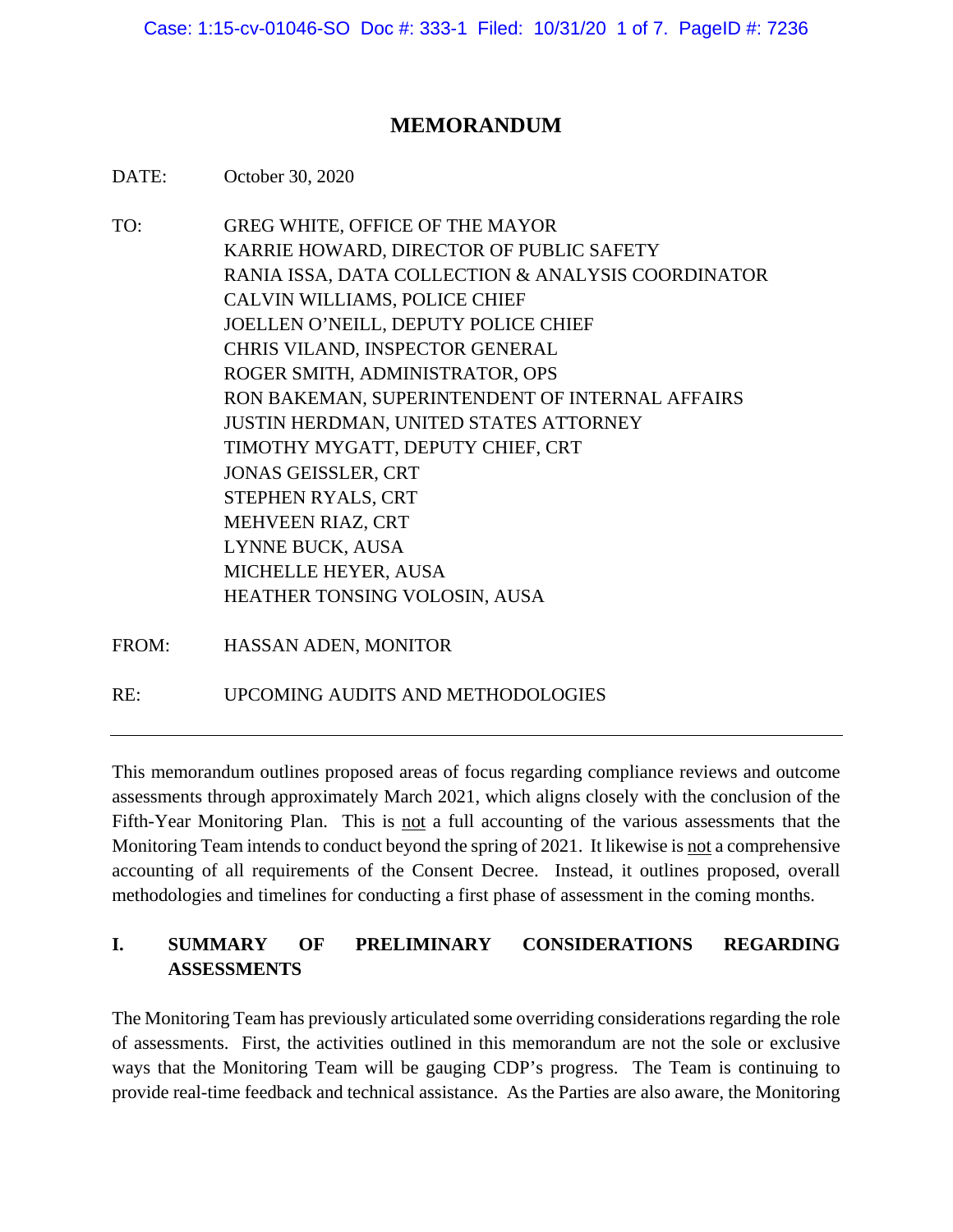Team, within the context of the Ninth Semiannual Report, will be auditing and assessing the nature of CDP's response to protests and crowd management situations in May and June of 2020.

Second, for all of the assessments outlined below, where the Monitoring Team refers to taking samples; randomly selecting cases, incidents, records, or files; or performing qualitative reviews, the Monitoring Team will endeavor to work with the Parties to determine processes for sampling and mechanisms for conducting those reviews.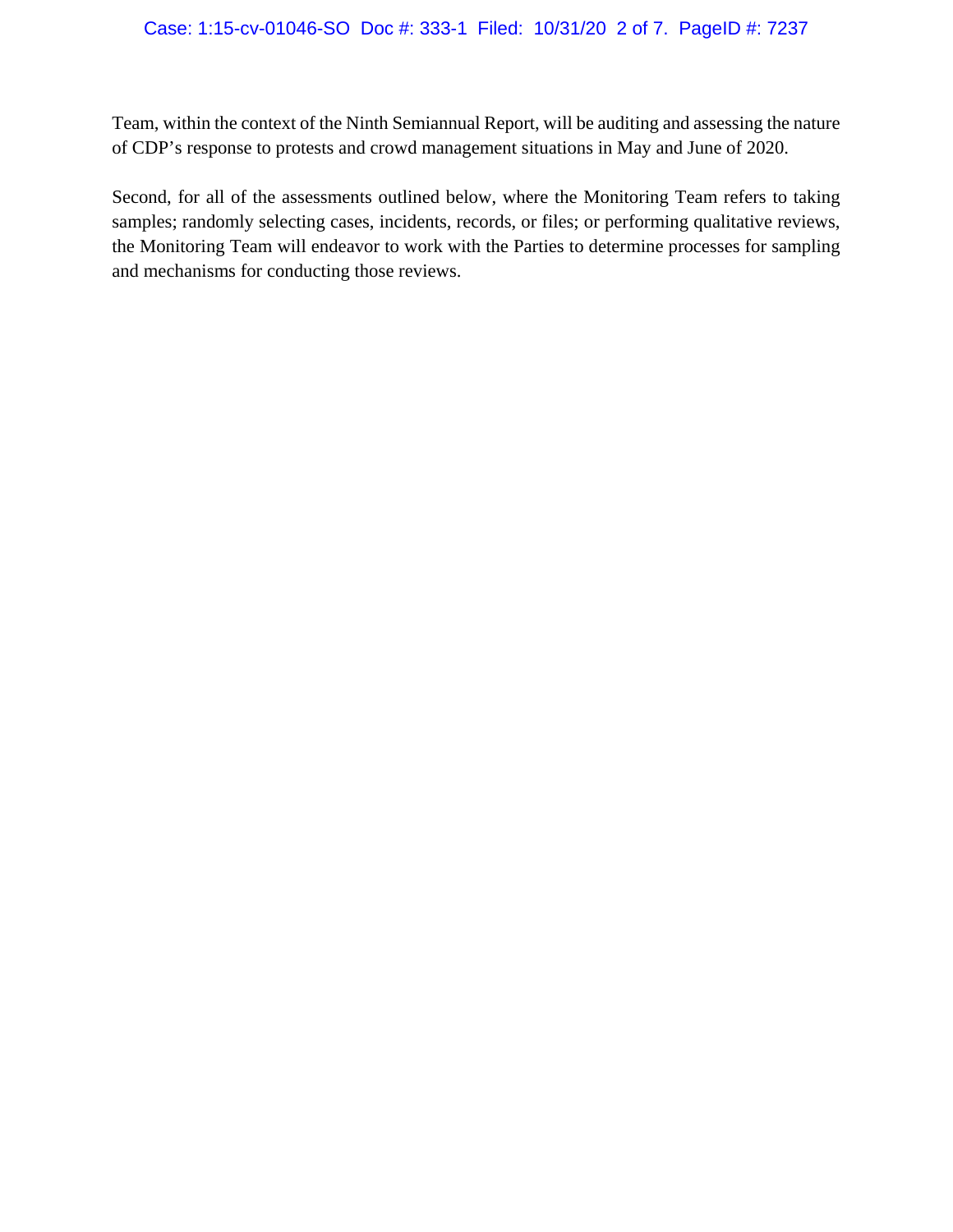#### **II. PROPOSED ASSESSMENTS**

#### **A. Use of Force**

The purpose of this assessment is to evaluate CDP's compliance with Consent Decree requirements with respect to use of force, including its reporting and review – and, specifically, with Paragraphs 46 through 92 of the Decree.

#### **1. Overview of Proposed Methodology**

Pursuant to the responsibility to ensure that the intent of the reforms of the Consent Decree are met, the Monitoring Team has developed a tool and methodology for reviewing a sample of use of force cases and reviews. In 2018, the Monitoring Team created a tool, tested it on a small number of cases, and refined it. After the test period, members of the Monitoring Team met with representatives of the U.S. Attorney's Office, the CDP, Greg White, and members of the Data Collection Team from Case on methodology. The Monitoring Team reviewers used this methodology in the pilot review of cases during 2019. The tool that the Monitoring Team will utilize has previously been tested and reviewed with the parties. The Monitoring Team will continue to use the same, refined tool, with slight adjustments in the order of questions. However, there was a reordering of questions toward the early part of the tool to permit an expeditious review of Level 1 cases.

While the Monitoring Team found that the tool and the process both work well, the review is slow. We would like to be able to evaluate cases, provide feedback to and review the findings with the parties in a more timely manner. Toward that end, we propose a monthly review of cases be completed by the parties, followed by a discussion on those cases where the parties identified as concerning the supervision or approval process. In addition, rather than getting cases via hard drive or using the VPN, which were time consuming and onerous for the Division and the reviewers respectively, we will access cases through the Monitoring Team's Box account, a secure file transfer protocol system. The DOJ and the USAO has agreed on a system for their use that will accommodate their needs.

Access to Cases: The Monitoring Team will begin utilizing a new, and we believe more efficient and secure, method for accessing case files necessary for review. The Monitoring Team began to use Box earlier in 2020, and we ask that the Cleveland Police Bureau upload identified specified cases by phase to the Monitoring Team's Box. This upload can be done at any time, but for each phase, it will be necessary to upload the cases by the first of the month in which it will be reviewed. Reviewers will then access case files from Box, thus eliminating the need to upload cases to external hard drives and put the data and confidentiality at risk in the process of delivery. We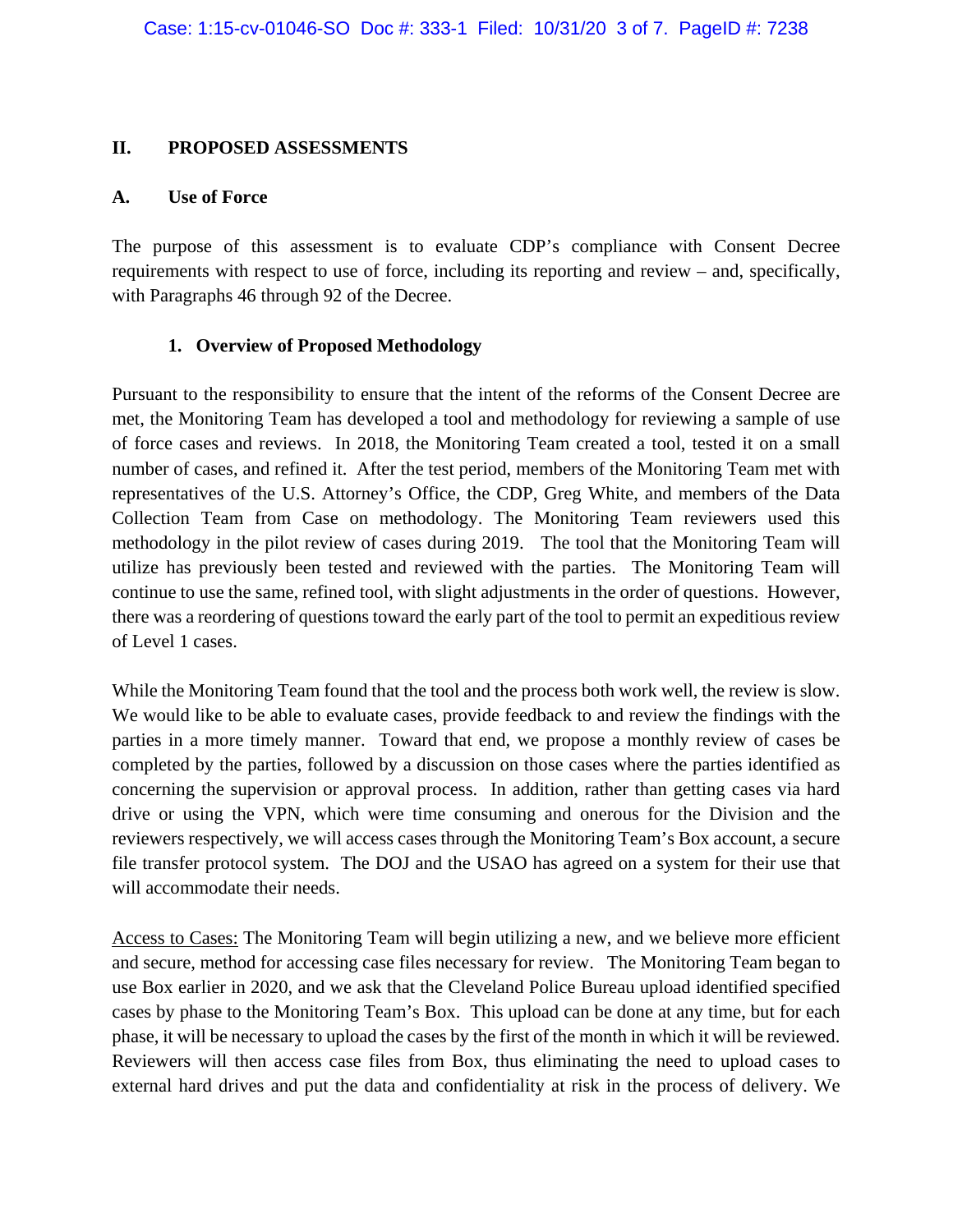appreciate the support and assistance of the City to make this change. The timeline for upload and review as agreed by the parties is as follows:

- CDP upload cases to Box and share as agreed with USAO and DOJ by first of the month
- MT Reviewers complete assignment by  $21<sup>st</sup>$  of month
- DOJ/USAO advise by  $21^{st}$  of any concerns in the sample reviewed
- MT reconcile internally any issues by the  $28<sup>th</sup>$  of the month
- CDP apprised of any case, by number, with an identified issue
- Parties meet to discuss identified case(s) by  $8<sup>th</sup>$  of month at regularly scheduled meeting

Selection of Cases: The MT plans to focus its preliminary review on completed incidents from 2018 and 2019, which were completed prior to early September 2020. The completed cases do not include those that are in Internal Affairs or otherwise suspended in IAPro.

| <b>Force Level</b>     | <b>Population Sample*</b> |     | # of Reviews |  |
|------------------------|---------------------------|-----|--------------|--|
| Level 3                | 25                        | 25  | 50           |  |
| Level 2                | 227                       | 44  | 88           |  |
| Level 1 (all) $\wedge$ | 487                       | 55  | 55           |  |
| <b>TOTAL</b>           | 739                       | 154 | 193          |  |

\*95% Confidence Interval, +/- 10% Margin of Error, 80% Response Distribution

^ Level 1 cases will be oversampled via random oversampling when the case numbers are sampled

Review Process: To expedite the review and allow a larger sample, we propose a process with a different number of reviewers for each case level.

- Level 2s and 3s will be reviewed by 2 reviewers
- Level 1s will be reviewed by 1 reviewer
- The sampling frame for all is a 95% confidence interval, a Margin of Error of 10%, and a Response Distribution of 80%
- The Monitoring Team will randomly oversample the Level 1 (non-firearm) cases when the sample is pulled. For each firearm pointing case, we will sample two non-firearm cases.

The review of Level 1 cases (both types) will be limited to a reduced set of assessment questions on necessity, proportionality, reasonableness, and efforts to deescalate where appropriate, and overall quality of the report and supervisory review. This expedited review allows more cases to be examined and enhances the ability to determine if over/underreporting or misclassification of cases is occurring. Should patterns of concern arise, the MT will increase the number of reviews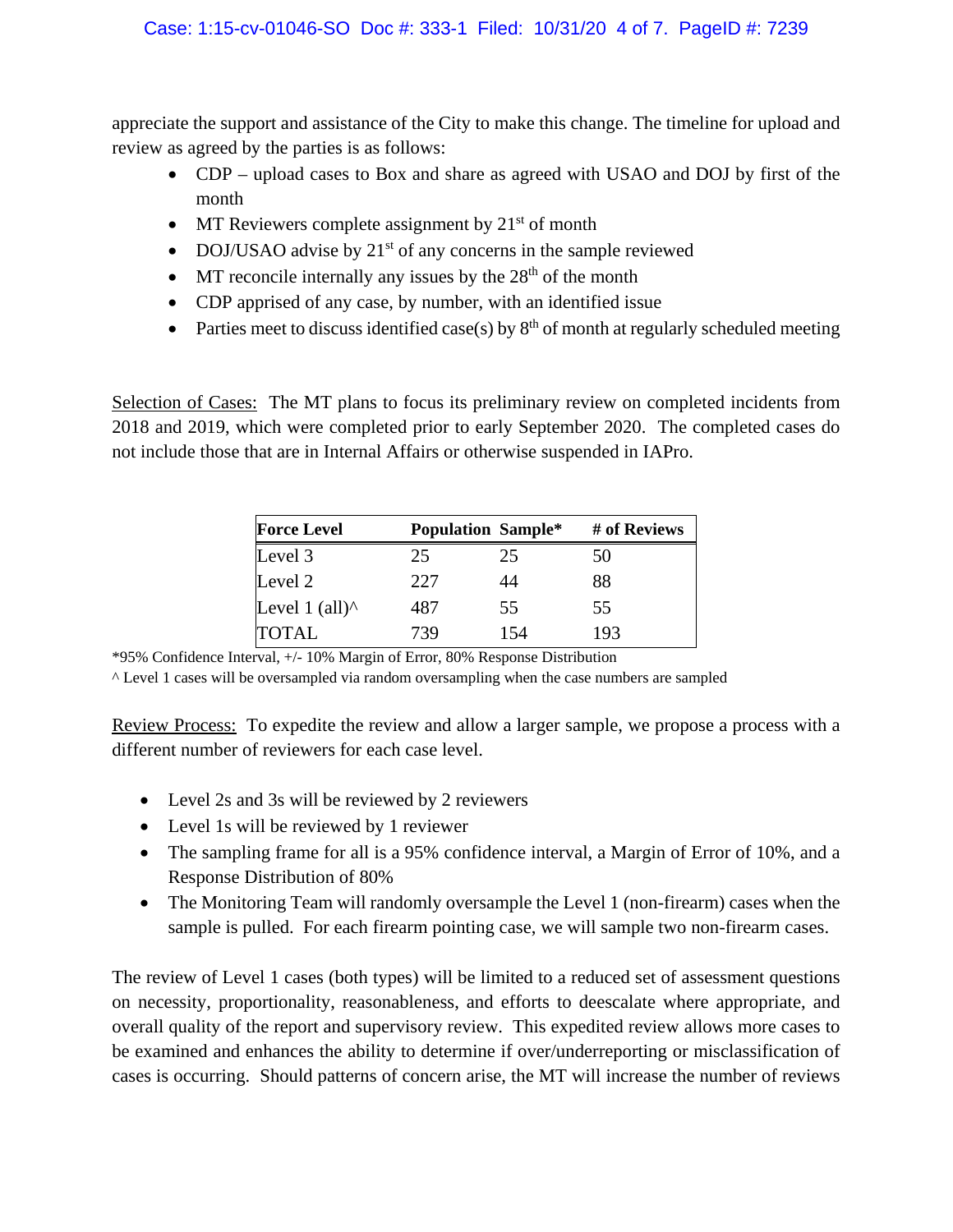of the Level 1 cases. The MT will also assign a second reviewer to each case of concern and alert the Parties of any concern in advance of the monthly review meeting.

After each review is complete, irrespective of the case level, the responses will be discussed between reviewers for agreement. In the event of disagreement between reviewers on significant questions such as whether the force was necessary, proportional, and reasonable, the reviewers will conference, and if necessary, a third reviewer will act as another level of review within the Monitoring Team. This will be completed within the MT review team.

Finally, this equates to 193 reviews, which is approximately 32 cases total reviews per person using six reviewers. The reviewers for this use of force review are anticipated to be Brian Maxey, Richard Myers, Chuck Ramsey, Richard Rosenthal, Scott Sargent, and Django Sibley.

In the final week of the month, any cases that cause concern will be identified and shared with CDP and discussed at a regular meeting held early the following month, first Tuesday for example.

# **2. Overview of Proposed Timeline**

- Use of Force Reviews Conducted during the period of November 1, 2020 March (anticipated)
- Rolling Debrief with Parties: final week of week of month, commencing early December 2020
- Draft Report to Parties: April 16, 2021, Parties respond by April 30, 2021
- Filing of Final Report with Court: May 7, 2021

# **B. OPS/PRB**

The purpose of this assessment is to evaluate the City's compliance with Consent Decree requirements with respect to civilian complaints, the Office of Professional Standards ("OPS") and the Police Review Board ("PRB") – and specifically Paragraphs 193 through 239 of the Consent Decree.

# **1. Outline of Proposed Methodology**

Pursuant to the responsibility to ensure that the intent of the reforms of the Consent Decree are met, the Monitoring Team has developed a tool and methodology for reviewing citizen complaint investigations sustained by the PRB. The draft tool was reviewed by the DOJ and is currently being reviewed by the CDP Inspector General and the OPS Administrator. After conferral with the IG and the OPS Administrator, the tool will be finalized.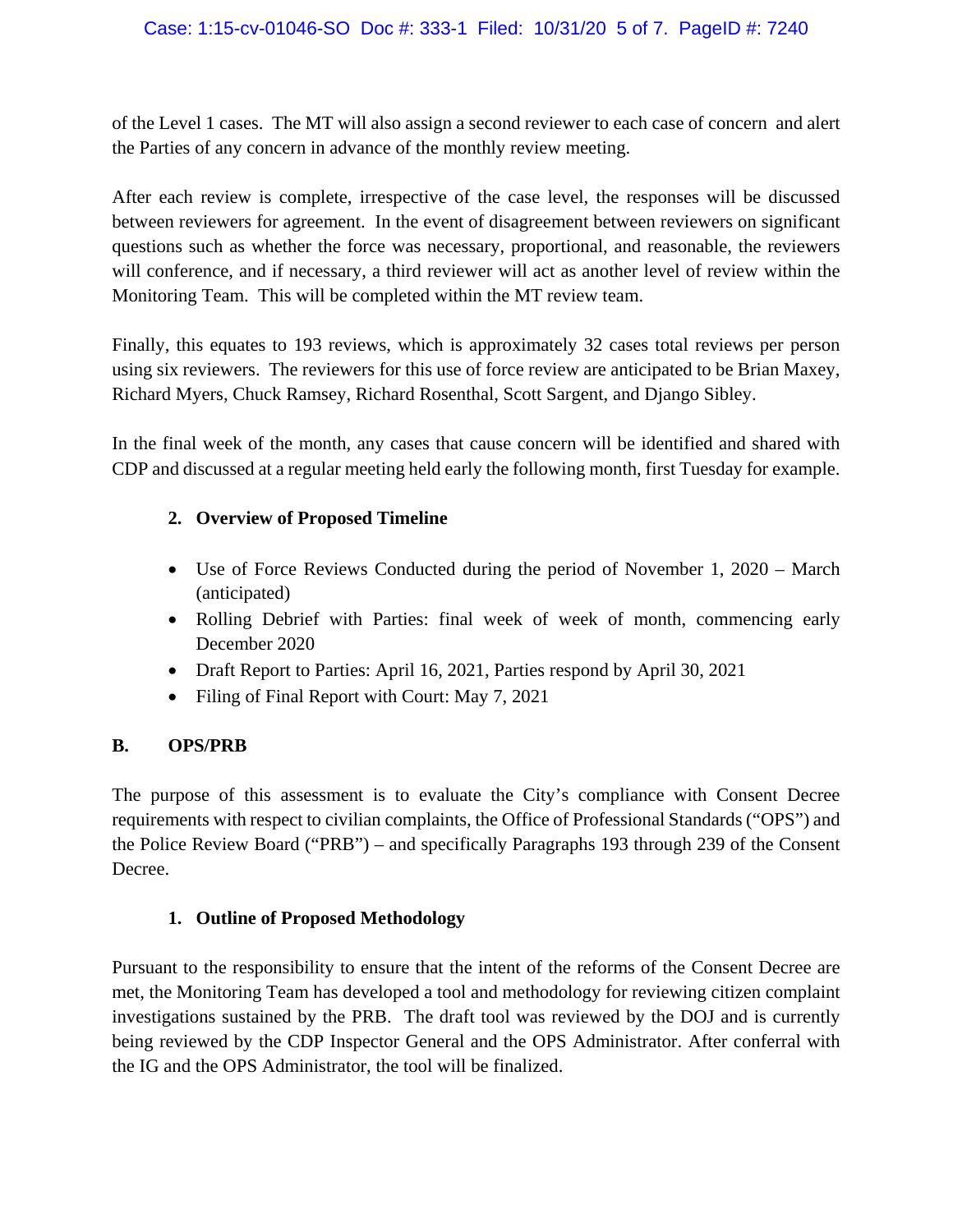#### Case: 1:15-cv-01046-SO Doc #: 333-1 Filed: 10/31/20 6 of 7. PageID #: 7241

The Monitoring Team anticipates reviewing all cases sustained by the PRB in 2019 and through August 2020. This time period is determined to be reasonable and fair based on the tenure of the current OPS Administrator. Cases initiated prior to his appointment will not reflect current practices. The Monitoring Team anticipates accessing cases through the IA Pro and Evidence.com databases. The total number of cases that meet those criteria is  $29. (N=29)$ 

Selection of Cases: The MT plans to focus its preliminary review on cases heard and sustained by the PRB in 2019 and 2020 and closed by the Department of Safety on or before August 31, 2020. At the time of this writing, the sample includes cases not fully adjudicated – there are 14 pending decisions from a Chief's Hearing and one pending a Director's Hearing. It is assumed that during this review period those cases will be heard. Additionally, the purpose of this assessment to evaluate OPS and PRB decision-making.

The review coordinator, Richard Rosenthal, will confirm that the appropriate documents are available to reviewers including documentation normally uploaded to IA Pro, PRB decision notes and audio recordings of hearings. As has been the case in the past, the CDP and Department of Public Safety will provide transcripts for all Chief's Hearings and Director's hearings conducted with respect to the identified cases.

Review Process: The principal reviewers, Richard Rosenthal and Professor Ayesha Hardaway, will first test the audit instrument on five cases, chosen at random from the universe of cases identified for review. The audit instrument will be edited as necessary after consultation with DOJ, the OPS Administrator, and the PRB Chair. A team of reviewers, including team members such as Django Sibley, Ayesha Hardaway, Brian Maxey, Richard Rosenthal, Matthew Barge and Scott Sergeant, will subsequently review the cases, assigned on a random basis. Each case will be assigned two reviewers who will independently review and confer on the assessment. Should there be irreconcilable differences of opinion, the review team will present to the full team for discussion and assessment.

The review will consider all parts of the investigation and adjudication process, to include the underlying OPS investigation and OPS findings; Police Review Board hearings, findings and recommendations; and the adjudication of cases by the Chief and the Director of Public Safety, to include findings, imposition of discipline and rationale for findings and discipline. The review will specifically evaluate to what extent

- "OPS investigations of complaints are as thorough as necessary to reach reliable and complete findings that are supported by the preponderance of evidence" as required by paragraph 218 of the Consent Decree;
- "PRB's recommended dispositions [are] based on a preponderance of the evidence" with the "PRB set[ting] forth its conclusion and an explanation for its reasons and supporting